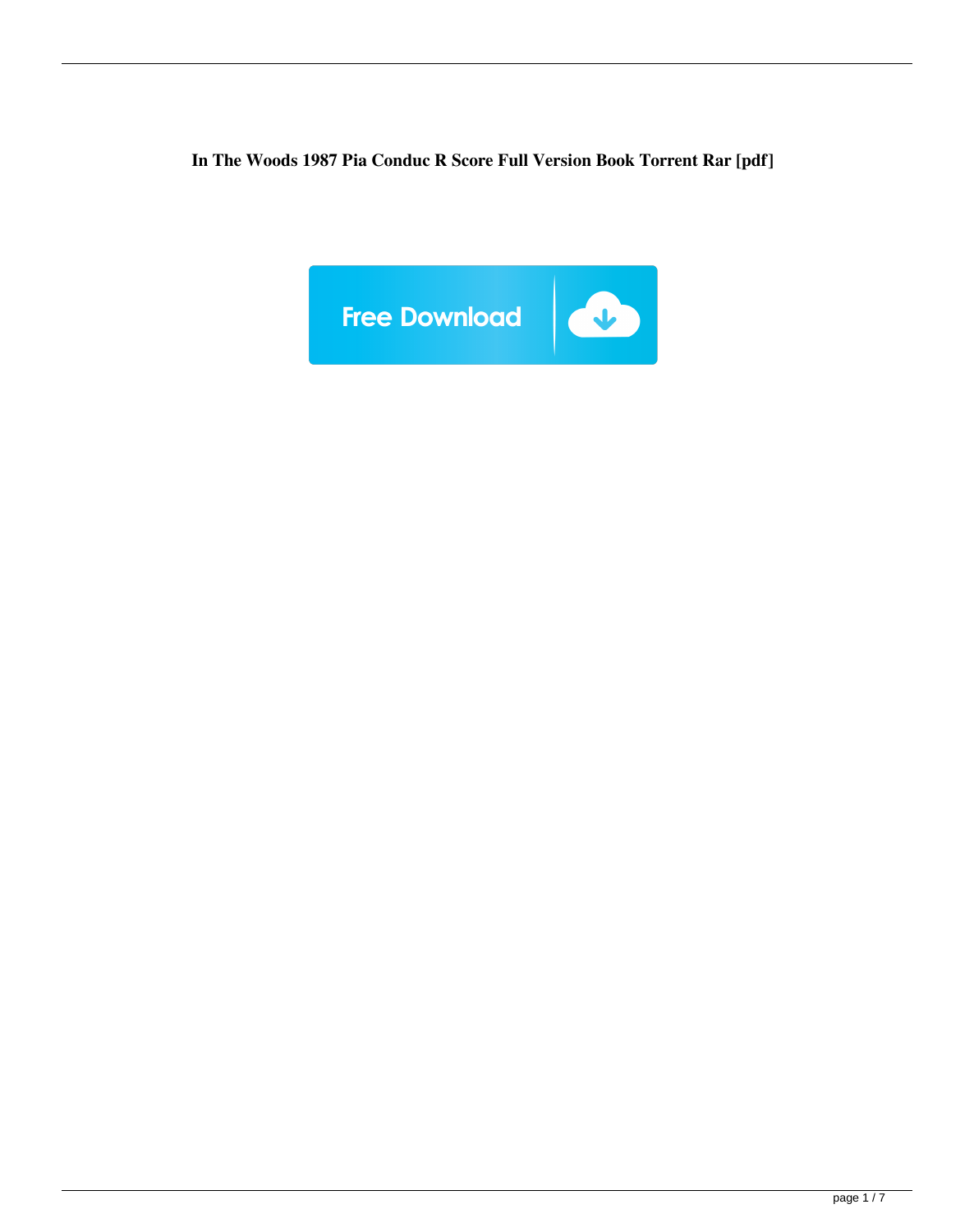Dana Ilsley Intuit for piano and violin. Into the Woods Vocal Score Piano Conductor Score MTI Enterprises Into The Woods Piano Score for Piano, Conductor Score Conductor Score by Stephen Sondheim and James Lapine. Into the Woods (Original, Musical, Comedy, Drama, Broadway) opened in New York City Nov 5, 1987 and played through Sep 3, 1989. The multimedia music website [WNEW] [19 Feb 2012] [1 Nov 2013] [21 Apr 2014] [26 May 2017] Features music and lyrics by Stephen Sondheim, book by James Lapine Category:Musicals by Stephen Sondheim Category:1987 musicals Category:Musicals based on fairy tales Category:Musicals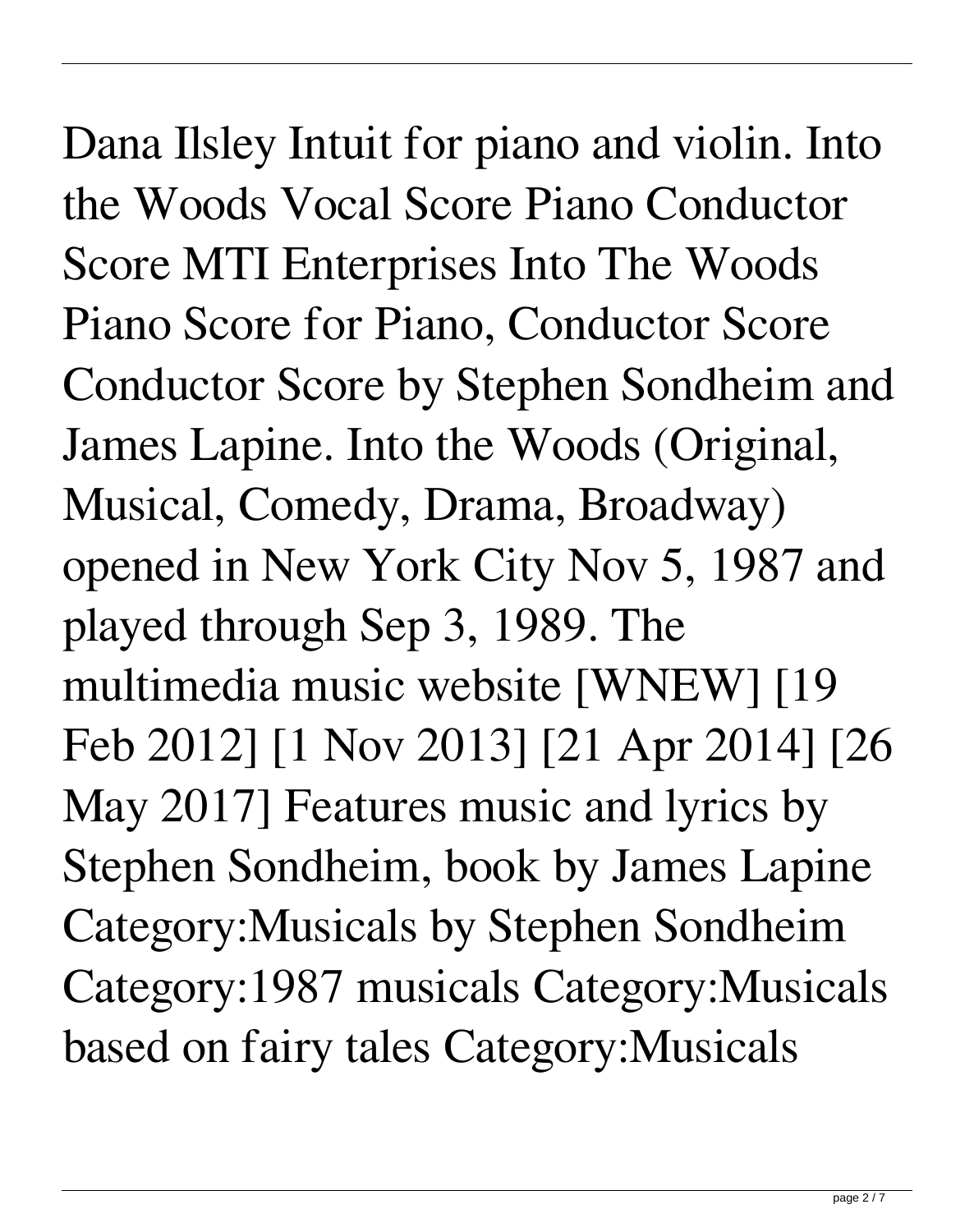## based on novels Category:Adaptations of works by Charles PerraultQ: How do I take a string of digits and use them as the value for a record? How do I take a string of digits and use them as the value for a record? For example, if I have a function that returns a string, but that string of digits can be used as the value for a record def myfunc(x): return "".join(x) Now, what is the easiest way to take that string and use it as the value for a record? Maybe something like this def myfunc $(x)$ : return "".join $(x)$  $myRec = type(myfunc("012345"))$ print(myRec.\_\_repr\_\_()) # {'x': '012345'} A: You just have to add a <u>repr</u> method

to your custom class to take its own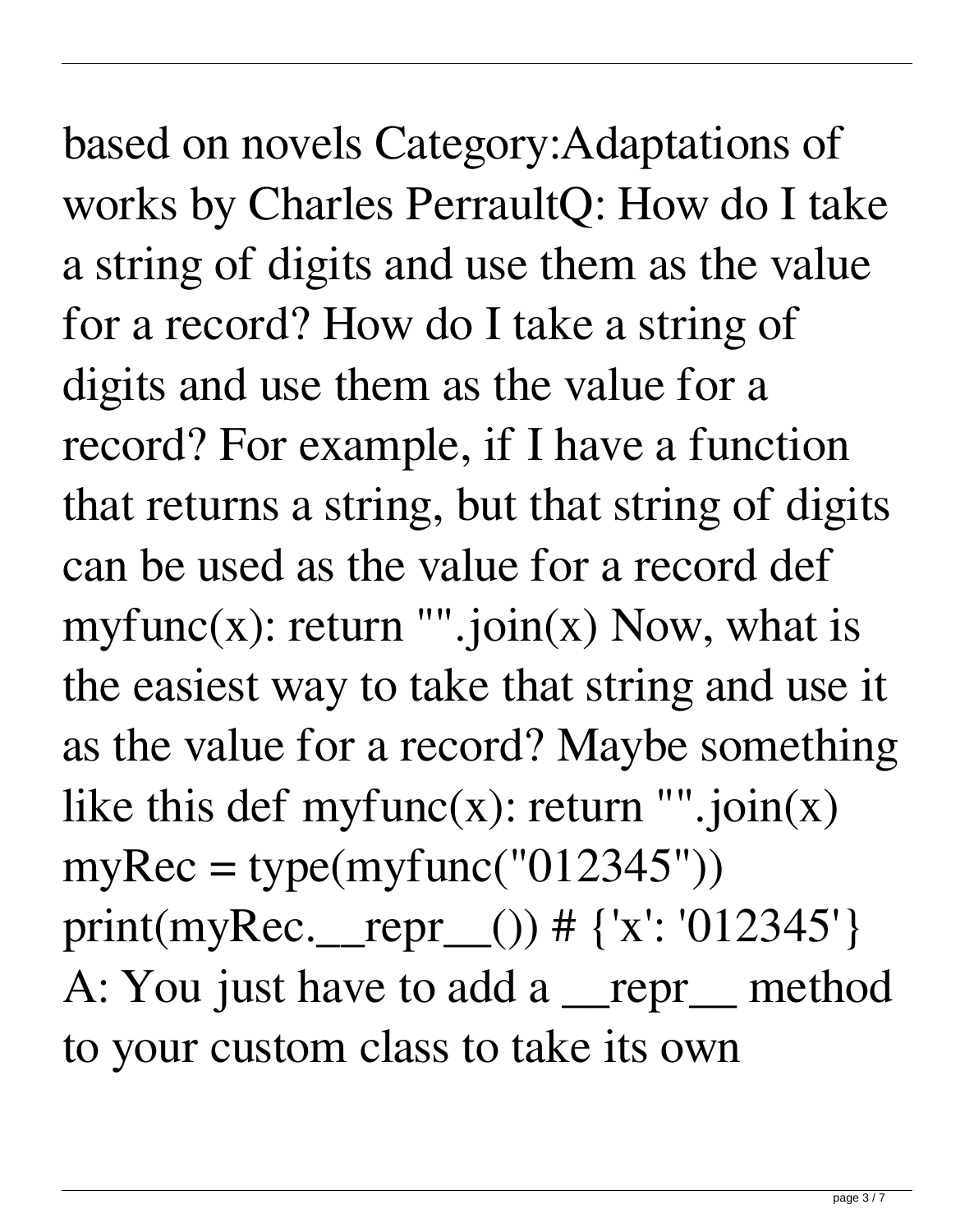representation as the return value. In your case you can write class your\_type(object): def \_\_repr\_\_(self): return self.x and you'll get >>> your\_type('012345') {'x': '012345'} Note that if you want to do the same thing with a tuple, you need to use repr instead of \_\_repr\_\_: >>> tuple('012345') ('012345') The difference is that repr also works with non-tuple objects and instances of str: >>> str('012345')

Into the Woods Musical By Stephen Sondheim & James Lapine(1987) Into the Woods (Original, Musical, Comedy, Drama, Broadway) opened in New York City Nov 5, 1987 and played through Sep 3, 1989.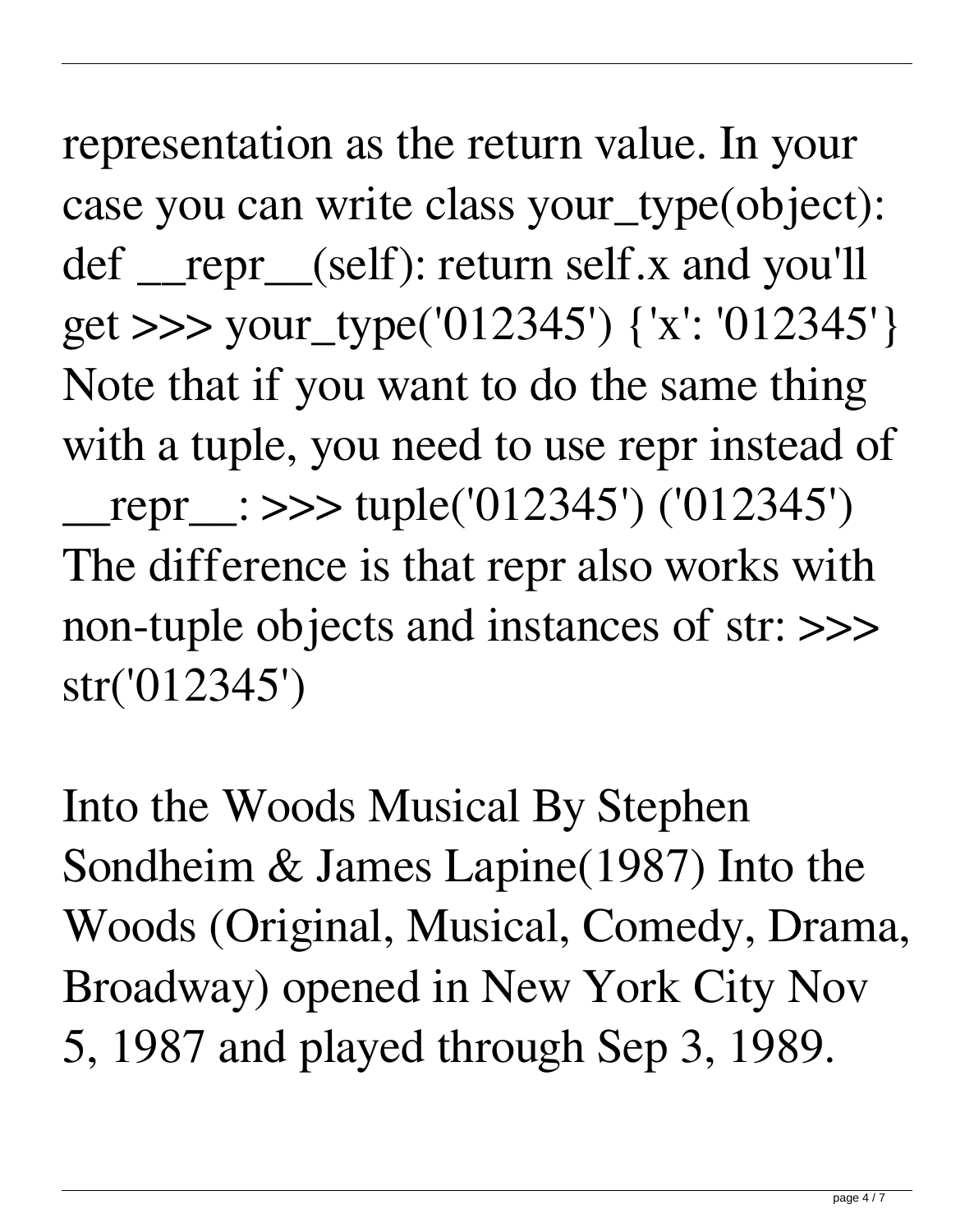## Agony Into the Woods 1987 Piano Conductor Score 159 166 - Free download as PDF File (.pdf) or read online for free. Into the Woods, the Musical, is a Broadway musical comedy with music and lyrics by Stephen Sondheim and book by James Lapine. Into the Woods,the Musical, is a Broadway musical comedy with music and lyrics by Stephen Sondheim and book by James Lapine. Into the Woods, the Musical, is a Broadway musical comedy with music and lyrics by Stephen Sondheim and book by James Lapine. Into the Woods, the Musical, is a Broadway musical comedy with music and lyrics by Stephen Sondheim and book by James Lapine. Into the Woods,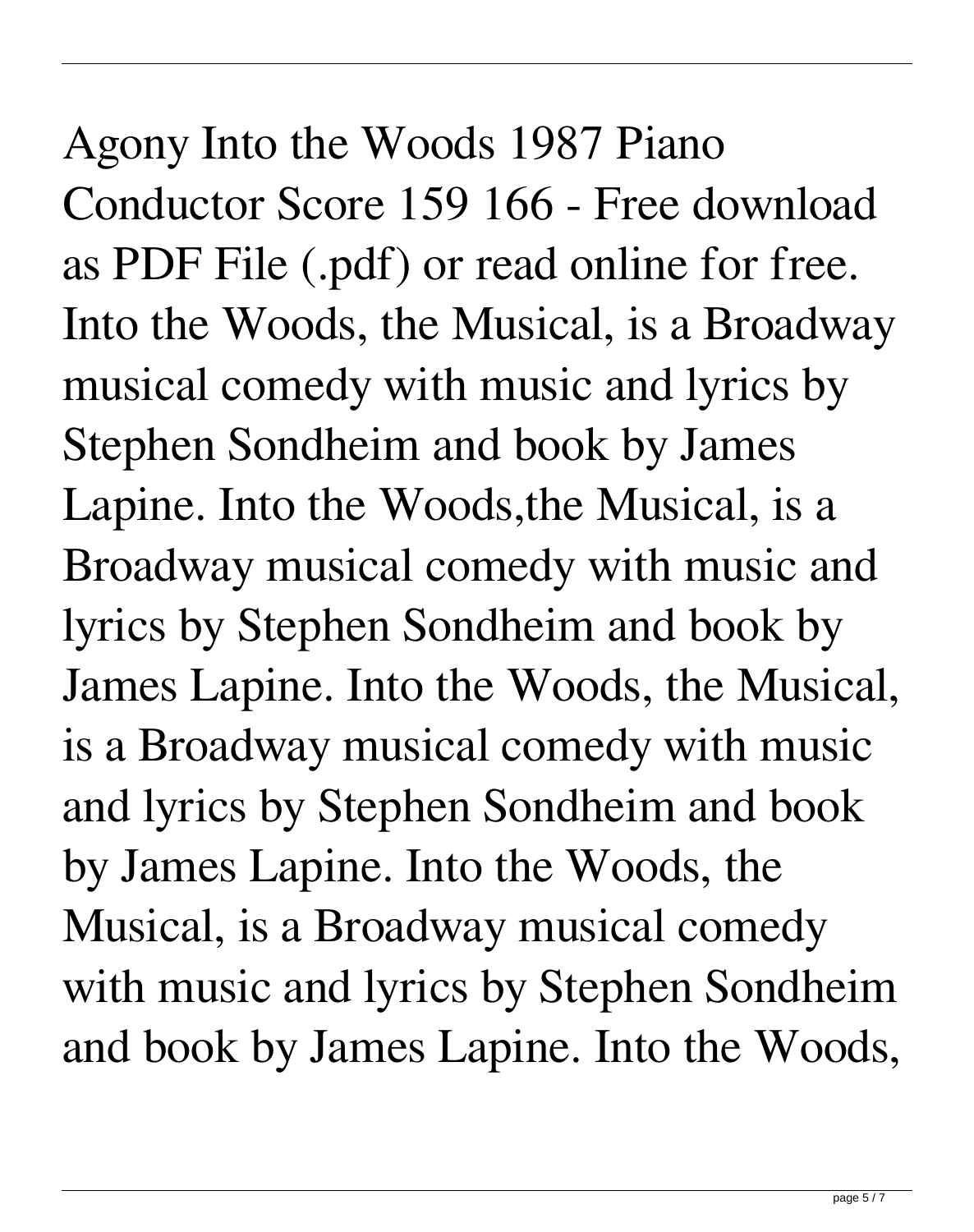the Musical, is a Broadway musical comedy with music and lyrics by Stephen Sondheim and book by James Lapine. Into the woods (1987) piano conductor score.pdf Into the Woods, the Musical, is a Broadway musical comedy with music and lyrics by Stephen Sondheim and book by James Lapine. Into the woods (1987) piano conductor score.pdf Into the woods (1987) piano conductor score.pdf Into the woods (1987) piano conductor score.pdf Into the woods (1987) piano conductor score.pdf Into the woods (1987) piano conductor score.pdf Into the woods (1987) piano conductor score.pdf Into the woods (1987) piano conductor score.pdf Into the woods (1987) piano